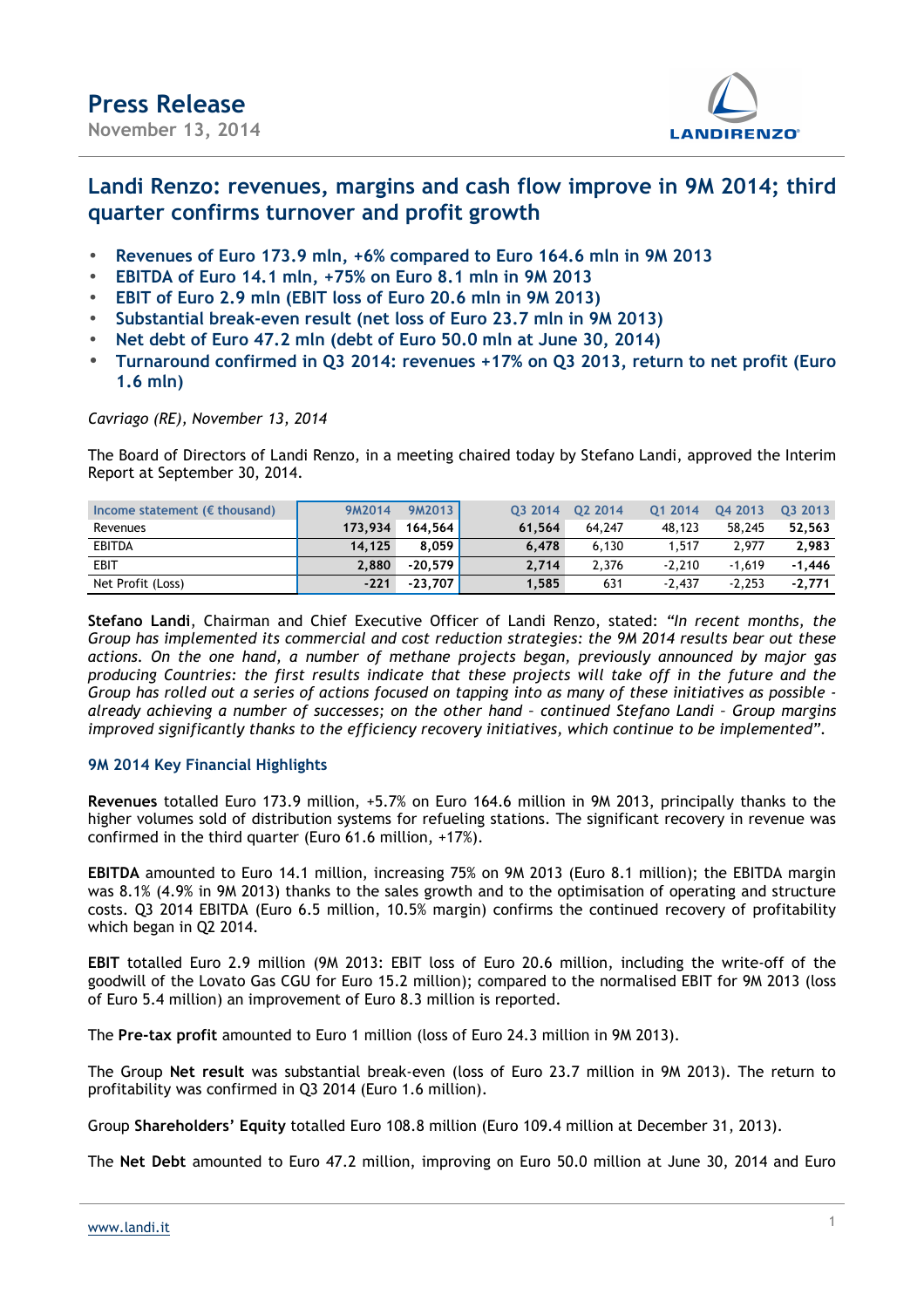**November 13, 2014** 



53.9 million at December 31, 2013.

#### **Sales overview**

#### **Segment performance**

**Gas Sector** revenues amounted to Euro 158.2 million, +1% compared to 9M 2013 (Euro 156.3 million); the recovery in the third quarter saw revenues grow 11.9%. In particular:

- sales revenues from *Vehicle Systems (LPG and Methane)* totalled Euro 136.4 million (Euro 143.2 million in 9M 2013); the reduction is principally due to the drop in LPG system sales, particularly in Italy and Western Europe;
- *Distribution Systems* revenues amounted to Euro 21.8 million, +66.0% on 9M 2013 (Euro 13.1 million), thanks to the strong performance in Eastern Europe and Asia; the Q3 figures were particularly strong, with revenues growing 90.0% on Q3 2013.

**Other sector** revenues (*Alarm systems, Sound, Aquatronics, Robotics, Oil&Gas and others*) amounted to Euro 15.7 million, increasing 91.0% (Euro 8.2 million in 9M 2013): growth related to Oil&Gas plant and the 18Sound brand speaker sales.

#### **Regional performance**

**Overseas** revenues amounted to Euro 143.1 million, up 14.0% and 82.0% of total revenues (Euro 125.8 million in 9M 2013, 76.0%), confirming the strong international focus of the Landi Renzo Group.

- In **Europe**, revenues totalled Euro 80.3 million, up 23.0% (Euro 65.3 million in 9M 2013), principally due to growth on a number of Eastern European markets, in addition to the effect of the transfer of sales to European production sites of a leading OEM client: sales were previously in Italy. Sales increased significantly thanks even to Gas sector distribution systems in Western Europe.
- In **America**, revenues amounted to Euro 27.6 million (Euro 28.0 million in 9M 2013). On one side there are several Countries, among which Us, whose business increases; on the other side Venezuela business decreases.
- In **Asia and the Rest of the World**, revenues amounted to Euro 35.2 million, +8.3% compared to Euro 32.5 million in 9M 2013, thanks to the strong sales performance of compressors for methane refueling stations and the Oil&Gas business, in addition to an initial recovery on the Pakistani and Iranian markets where deliveries resumed even with persisting difficulties related to the difficult international situation.

Revenues in **Italy** amounted to Euro 30.8 million (Euro 38.8 million in 9M 2013). The reduction is principally due to a differing supply model and to a transfer of sales, no longer in Italy but to various European production sites, of a major OEM client and to a decrease in transformations on the After Market. Despite this reduction, the Group domestic market share on the After Market at period-end was stable and close to 37.0%.

#### **Significant events after the end of the quarter**

Vehicle registrations in Italy in the January-October period (ANFIA figures) increased 4.2% on the same period of 2013. In October 2014, 121,959 new vehicles were registered, an increase of 9.4% compared to October 2013. In October 2014, LPG and Methane bi-fuel new vehicles represented overall 16.8% of the total (13.1% in October 2013), of which 10.2% LPG and 6.6% Methane. These figures indicate a recovery in Italy in the automotive sector and in the gas-fuelled vehicle market.

#### **Outlook**

For the year 2014 Landi Renzo Group confirms the previous outlook announced at the beginning of the year and confirmed in the Interim Report as at June 30, 2014.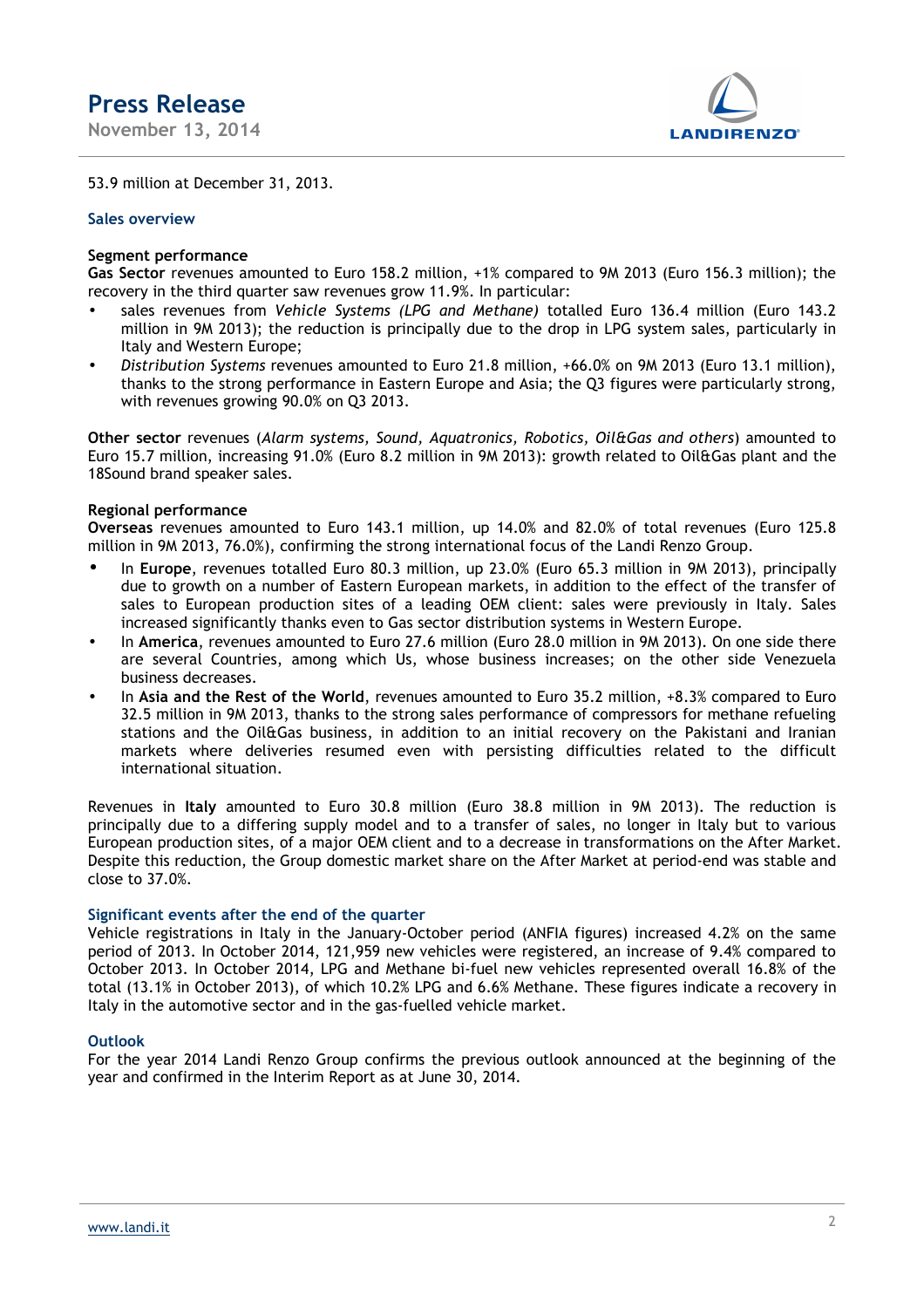**Press Release November 13, 2014** 



*The executive responsible for the preparation of the corporate accounting documents Mr. Paolo Cilloni declares in accordance with Article 154 bis, paragraph 2, of Leg. Decree No. 58 of February 24, 1998, that the accounting information contained in the present press release corresponds to the underlying accounting documents, records and accounting entries.*

*The present press release, together with the presentation is available also on the company's website www.landi.it.* 

*This press release is a translation. The Italian version prevails.* 

**Landi Renzo** is the global leader in the LPG and Methane gas components and systems for motor vehicles sector. The Company is based in Cavriago (Reggio Emilia) and has over 60 years' experience in the sector, is renowned for the extent of its international activities in over 50 Countries, with export sales of over 80%. Landi Renzo SpA has been listed on the STAR segment of the MTA Market of Borsa Italiana since June 2007.

**LANDI RENZO IR TOP CONSULTING** *M&A and Investor Relations Officer ir*@*landi.it* **Corrado Storchi** *Public Affairs Manager* cstorchi@landi.it Tel. +39 0522.94.33

**Pierpaolo Marziali Proportivally** Maria Antonietta Pireddu, Domenico Gentile<br>Maria Antonietta Pireddu, Domenico Gentile<br>Tel. +39 02 45473884/3 ir@irtop.com

#### Attachments:

- 9M 2014 Consolidated Income Statement
- Consolidated Balance Sheet at September 30, 2014
- Consolidated Cash Flow Statement at September 30, 2014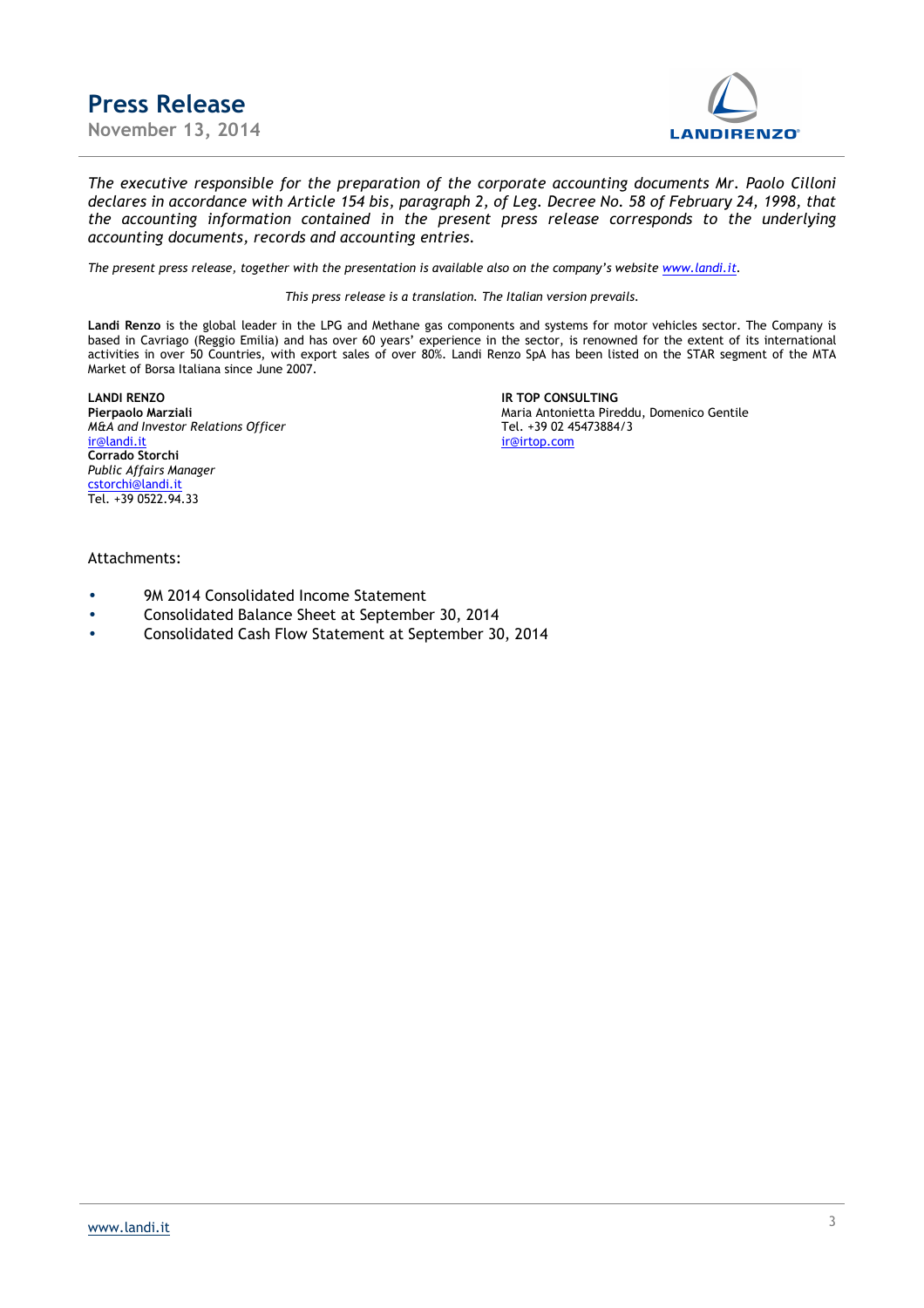**November 13, 2014** 



| (thousands of Euros)                             |            |            |            |
|--------------------------------------------------|------------|------------|------------|
| <b>ASSETS</b>                                    | 30/09/2014 | 31/12/2013 | 30/09/2013 |
| Non-current assets                               |            |            |            |
| Property, plant and equipment                    | 34,974     | 36,164     | 35,468     |
| Development expenditure                          | 6,367      | 6,571      | 6,402      |
| Goodw ill                                        | 40,190     | 40,190     | 40,382     |
| Other intangible assets with finite useful lives | 25,068     | 26,546     | 26,659     |
| Investments measured using the equity method     | 330        | 0          | 0          |
| Other non-current financial assets               | 538        | 1,059      | 1,263      |
| Deferred tax assets                              | 17,201     | 16,407     | 15,318     |
| <b>Total non-current assets</b>                  | 124,668    | 126,937    | 125,492    |
|                                                  |            |            |            |
| <b>Current assets</b>                            |            |            |            |
| Trade receivables                                | 42,066     | 38,273     | 52,141     |
| Trade receivables - related parties              | 601        | 189        | 216        |
| <b>Inventories</b>                               | 70,109     | 61,579     | 68,800     |
| Contract w orks in progress                      | 2,214      | 3,043      | 1,674      |
| Other receivables and current assets             | 14,973     | 17,118     | 16,861     |
| Cash and cash equivalents                        | 31,533     | 32,953     | 32,324     |
| <b>Total current assets</b>                      | 161,496    | 153,155    | 172,016    |
| <b>TOTAL ASSETS</b>                              | 286,164    | 280,092    | 297,508    |
|                                                  |            |            |            |

Г

٦

(thousands of Euros)

| 30/09/2014 | 31/12/2013                                                                                                    | 30/09/2013                                             |
|------------|---------------------------------------------------------------------------------------------------------------|--------------------------------------------------------|
|            |                                                                                                               |                                                        |
|            |                                                                                                               | 11,250                                                 |
| 97.847     | 123.714                                                                                                       | 126,368                                                |
| $-330$     |                                                                                                               | $-23,441$                                              |
| 108,767    | 109,406                                                                                                       | 114,177                                                |
| 637        | 407                                                                                                           | 310                                                    |
| 109,404    | 109,813                                                                                                       | 114,487                                                |
|            |                                                                                                               |                                                        |
|            |                                                                                                               | 20,539                                                 |
|            |                                                                                                               | 686                                                    |
|            |                                                                                                               | 5,367                                                  |
|            | 3.739                                                                                                         | 3,587                                                  |
|            |                                                                                                               | 8,871                                                  |
| 47,136     | 31,511                                                                                                        | 39,050                                                 |
|            |                                                                                                               |                                                        |
| 49,186     | 74,099                                                                                                        | 73,309                                                 |
| 31         | 25                                                                                                            | 24                                                     |
| 63,526     | 51,681                                                                                                        | 57,170                                                 |
| 1,327      | 434                                                                                                           | 440                                                    |
| 2,576      | 3,876                                                                                                         | 2,260                                                  |
| 12,978     | 8.653                                                                                                         | 10.768                                                 |
| 129,624    | 138,768                                                                                                       | 143,971                                                |
| 286,164    | 280,092                                                                                                       | 297,508                                                |
|            | 11,250<br>Total equity attributable to the shareholders of the pa<br>28,834<br>661<br>5,362<br>3,706<br>8,573 | 11,250<br>$-25,558$<br>12,096<br>661<br>6,218<br>8,797 |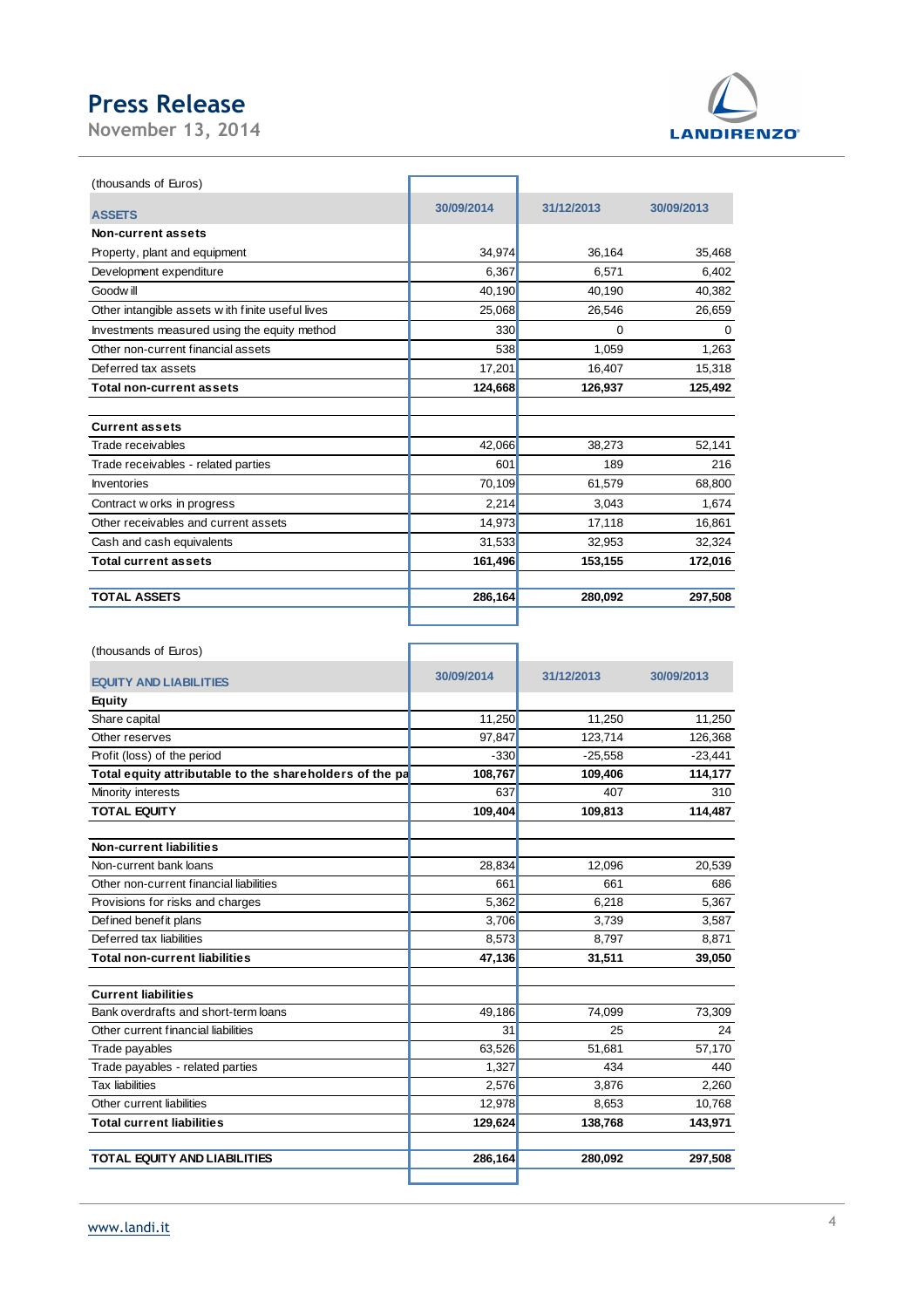**November 13, 2014** 



(thousands of Euros) **CONSOLIDATED INCOME STATEMENT 30/09/2014 30/09/2013 Revenues (goods and services)** 172,824 164,088 Revenues (goods and services)- related parties 1,110 and 1,110 and 1,110 and 1,110 and 176 Other revenue and income 1,541 1,541 1,541 1,541 1,541 1,541 1,541 1,541 1,541 1,541 1,541 1,541 1,541 1,541 1,541 1,541 1,541 1,541 1,541 1,541 1,541 1,541 1,541 1,541 1,541 1,541 1,541 1,541 1,541 1,541 1,541 1,541 1,541 Cost of raw materials, consumables and goods and change in inventories -79,724 -76,761 Costs for services and use of third party assets -45,386 -45,386 -46,012 Costs for services and use of third party assets – related parties -1,870 -1,192 Personnel expenses -31,979 -31,979 -31,979 -31,979 -31,979 -31,979 -31,979 -31,979 -31,979 -31,979 -31,979 -31,979 -31,979 -31,979 -31,979 -31,979 -31,979 -31,979 -31,979 -31,979 -31,979 -31,979 -31,979 -31,979 -31,979 -31 Accruals, doubtful debts and other operating expenses and the state of the state of the state of the state of the state of the state of the state of the state of the state of the state of the state of the state of the stat **Gross Operating Profit 14,125** 8,059 Amortization, depreciation and impairment losses -11,245 -11,245 -28,638 of which non recurring  $\vert$  and  $\vert$  and  $\vert$  =  $\vert$  =  $\vert$  =  $\vert$  =  $\vert$  =  $\vert$  =  $\vert$  =  $\vert$  =  $\vert$  =  $\vert$  =  $\vert$  =  $\vert$  =  $\vert$  =  $\vert$  =  $\vert$  =  $\vert$  =  $\vert$  =  $\vert$  =  $\vert$  =  $\vert$  =  $\vert$  =  $\vert$  =  $\vert$  =  $\vert$  =  $\vert$  =  $\vert$  = **Net Operating Profit 20,579 2,880 -20,579** Financial income 339 389 Financial expenses  $-3,172$  -2,941 Exchange rate gains (losses) 1,015 -1,183 Profit (loss) from investments measured using the equity method -111 **Profit (Loss) before tax 951 -24,314** Current and deferred taxes 607 **Profit (loss) for the Group and minority interests, including: 4221 -221 -23,707** Minority interests **109** -266 Profit (Loss) for the Group  $-23,441$ **Basic earnings (loss) per share (calculated on 112,500,000 shares)** -0.0029 -0.0029 -0.2084 **Diluted earnings (loss) per share and the state of the state of the state of the state of the state of the state of the state of the state of the state of the state of the state of the state of the state of the state of**